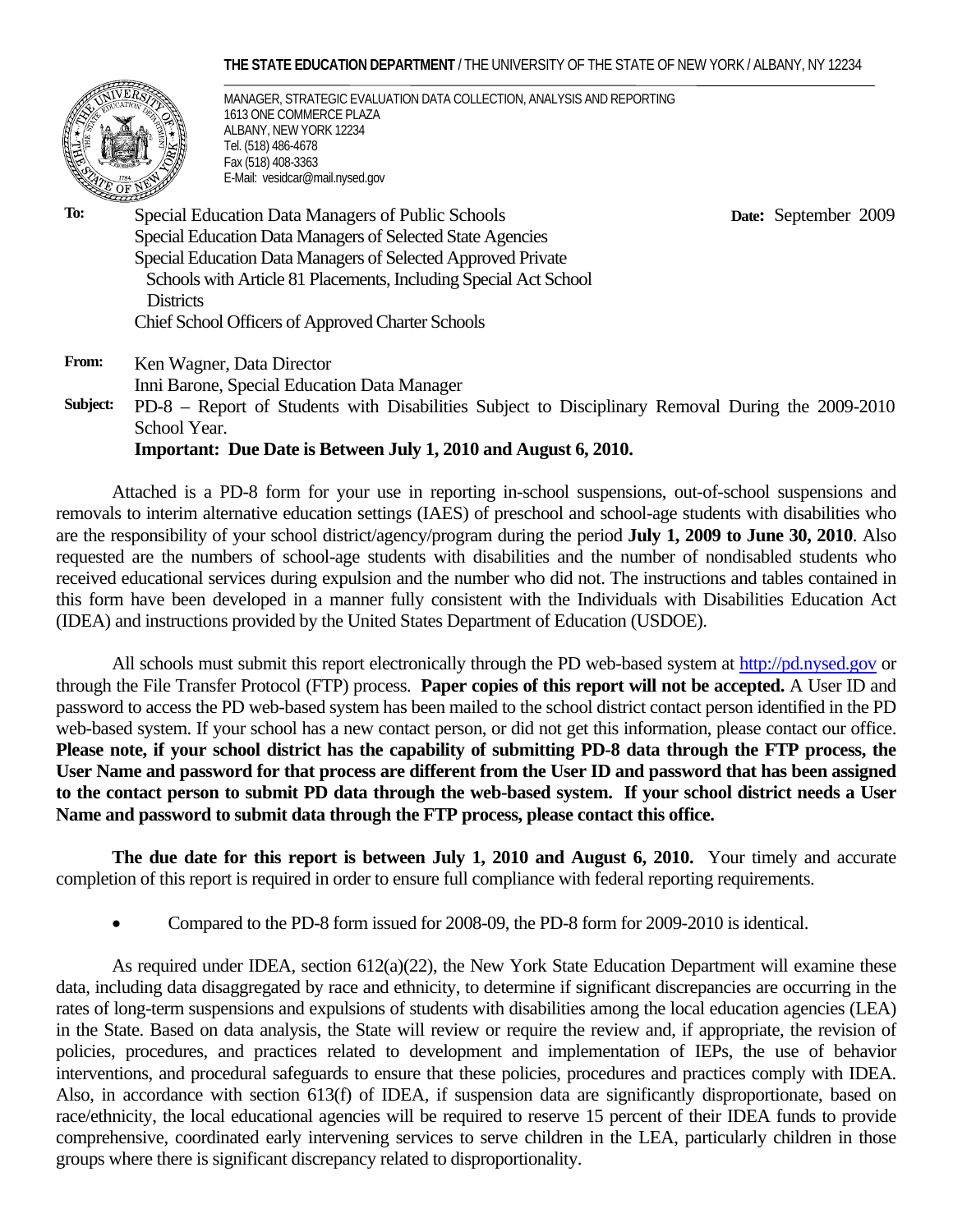During 2009-2010, Strategic Evaluation Data Collection, Analysis and Reporting (SEDCAR) personnel may be available to conduct a limited number of regional training programs regarding special education data collection. If you feel that such training would be useful to the data managers in your area, please contact your local Special Education Training and Resource Center (SETRC) or your Regional Information Center (RIC) representative.

The data collected through the PD forms and through the Student Information Repository System (SIRS) are used in one or more of the following reports and activities:

- State Performance Plan and Annual Performance Report for Special Education
- Public reporting of LEA results against State targets established in the State Performance Report. See the Special Education School District Data Profiles at http://eservices.nysed.gov/sepubrep/.
- Designations of school districts as "meets requirements", "needs assistance", "needs intervention" or "needs substantial intervention."
- Calculation of minimum amount of per-pupil IDEA funds to be sub-allocated or spent on services.
- Chapter 655 Report to the Governor and the Legislature on the Status of the State's Schools
- Special Education Quality Assurance Reviews
- School District Report Cards
- Calculations to identify instances of possible race/ethnicity disproportionality
- Re-direct IDEA funds for Early Intervening Services
- Other reports required by State or federal statutes
- Evaluation of programs and policies

If you have any questions or are in need of assistance in completing this report, please contact SEDCAR by using the contact information provided in the letterhead. Thank you.

Attachment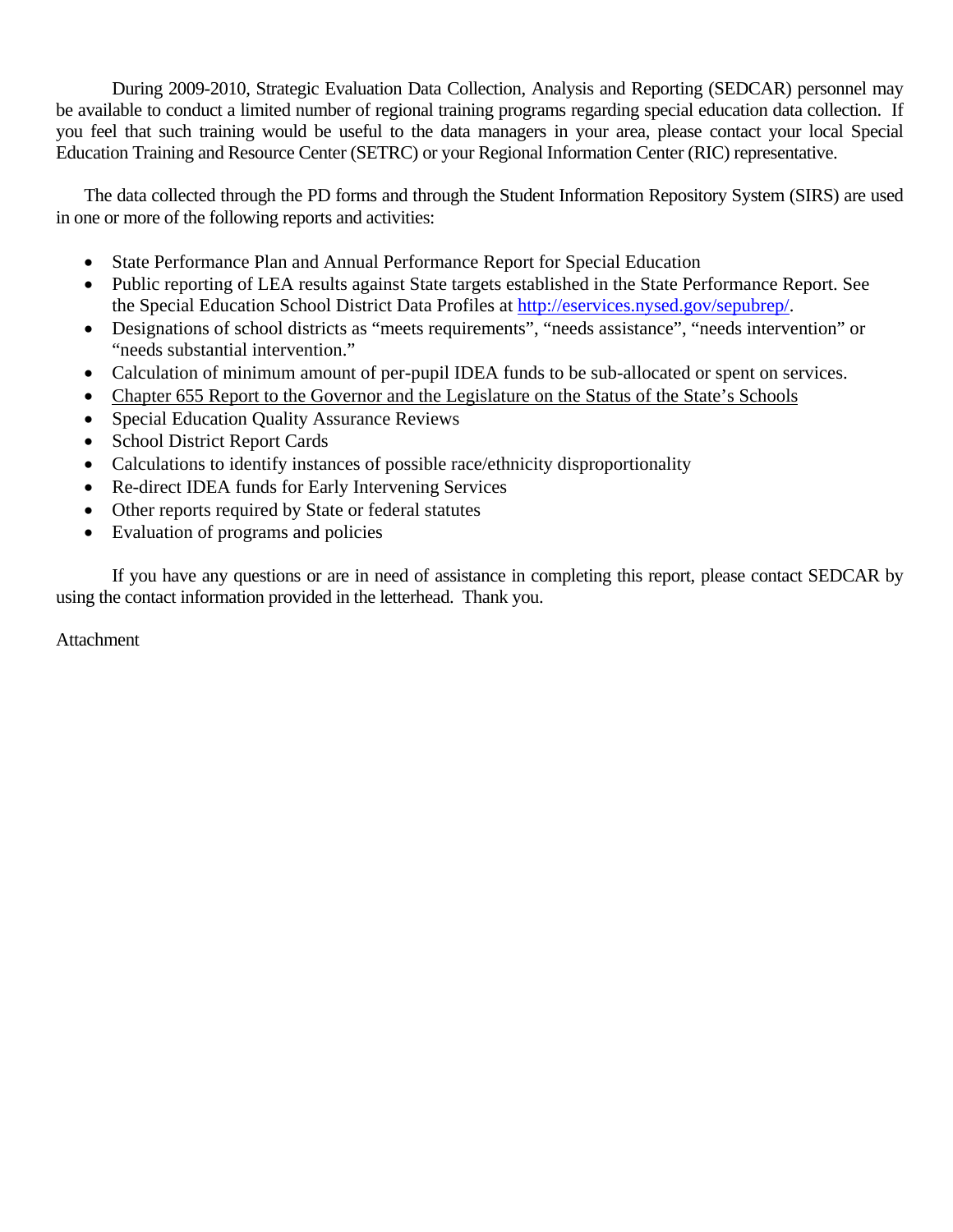# The University of the State of New York THE STATE EDUCATION DEPARTMENT Office of Vocational and Educational Services for Individuals with Disabilities (VESID) Strategic Evaluation Data Collection, Analysis and Reporting One Commerce Plaza - Room 1613 Albany, NY 12234-0001

# *PD-8 — Report of Students with Disabilities Subject of Disciplinary Removal*

# **July 1, 2009 to June 30, 2010**

| <b>General</b><br><b>Instructions:</b>                      |  | 1. All Public School Districts, Special Act School Districts, Charter Schools, State Agencies and In-State<br>Approved Private Schools that provide educational services pursuant to Article 81 of the Education Law<br>must complete this report. |
|-------------------------------------------------------------|--|----------------------------------------------------------------------------------------------------------------------------------------------------------------------------------------------------------------------------------------------------|
|                                                             |  | 2. This report must be submitted through our web-based PD data system at http://pd.nysed.gov between<br>July 1, 2010 and August 6, 2010. Paper copies of this report will not be accepted.                                                         |
| purposes. The required retention period ends June 30, 2017. |  | 3. Retain one copy (and supporting documentation) in your district/school/agency for reference and audit                                                                                                                                           |
|                                                             |  | 4. Carefully review instructions and definitions on the following pages.                                                                                                                                                                           |
|                                                             |  | 5. If you have questions about this report, please call (518) 486-4678, or e-mail your questions to<br>vesidcar@mail.nysed.gov                                                                                                                     |

# **Additional Instructions for Completing the PD-8 Report**

- 1. Report information for all students with disabilities (ages 3-21) who are the primary responsibility of your Committee of Preschool Special Education (CPSE) or Committee on Special Education (CSE) (or were enrolled in your Charter School), and who received in-school suspensions; or were suspended/expelled on an out-of-school basis; or were removed to an interim alternative education setting (IAES). Special Act School Districts and other approved private schools that provide educational services for students with disabilities pursuant to Article 81 should complete the PD-8 report only for students with disabilities provided special education services pursuant to Article 81. Charter Schools should complete the PD-8 report for all enrolled students with disabilities.
- 2. Data should be reported for the period July 1, 2009 to June 30, 2010. Students whose suspension/expulsion begins within the reporting period but extends beyond the reporting period must be included in this report. Also a student who commits an offense during this reporting period and is assigned a suspension/expulsion but receives the suspension/expulsion during the following reporting period must be included in this report.
- 3. Records of the amount of time students with disabilities are suspended should be maintained for all half day suspensions, but reported only if a student is suspended cumulatively for one or more days during the school year.
- 4. Please refer to Part 201 of the Commissioner's Regulations and *Procedural Safeguards for Students with Disabilities Subject to Discipline* at

http://www.vesid.nysed.gov/specialed/publications/lawsandregs/coverpage.htm

5. If you have any questions or are in need of assistance in completing this report, please contact SEDCAR by telephoning (518) 486-4678, or e-mailing your questions to vesidcar@mail.nysed.gov

# **Definitions of terms found in Tables 1-3**

*In-School Suspension (ISS) (Tables 1 and 2, Column 4)* – Instances in which the child is temporarily removed from his/her regular classroom(s) for disciplinary purposes but remains under the direct supervision of school personnel. Direct supervision means school personnel are physically in the same location as students under their supervision. This term does not include behavioral intervention such as "time-out" nor disciplinary detentions that are administered before or after the students' school day.

*Out-of-School Suspension (Tables 1 and 2, Column 2) -* Instances in which a child is temporarily removed from his/her regular school for disciplinary purposes to another setting (e.g., home, behavior center). This includes both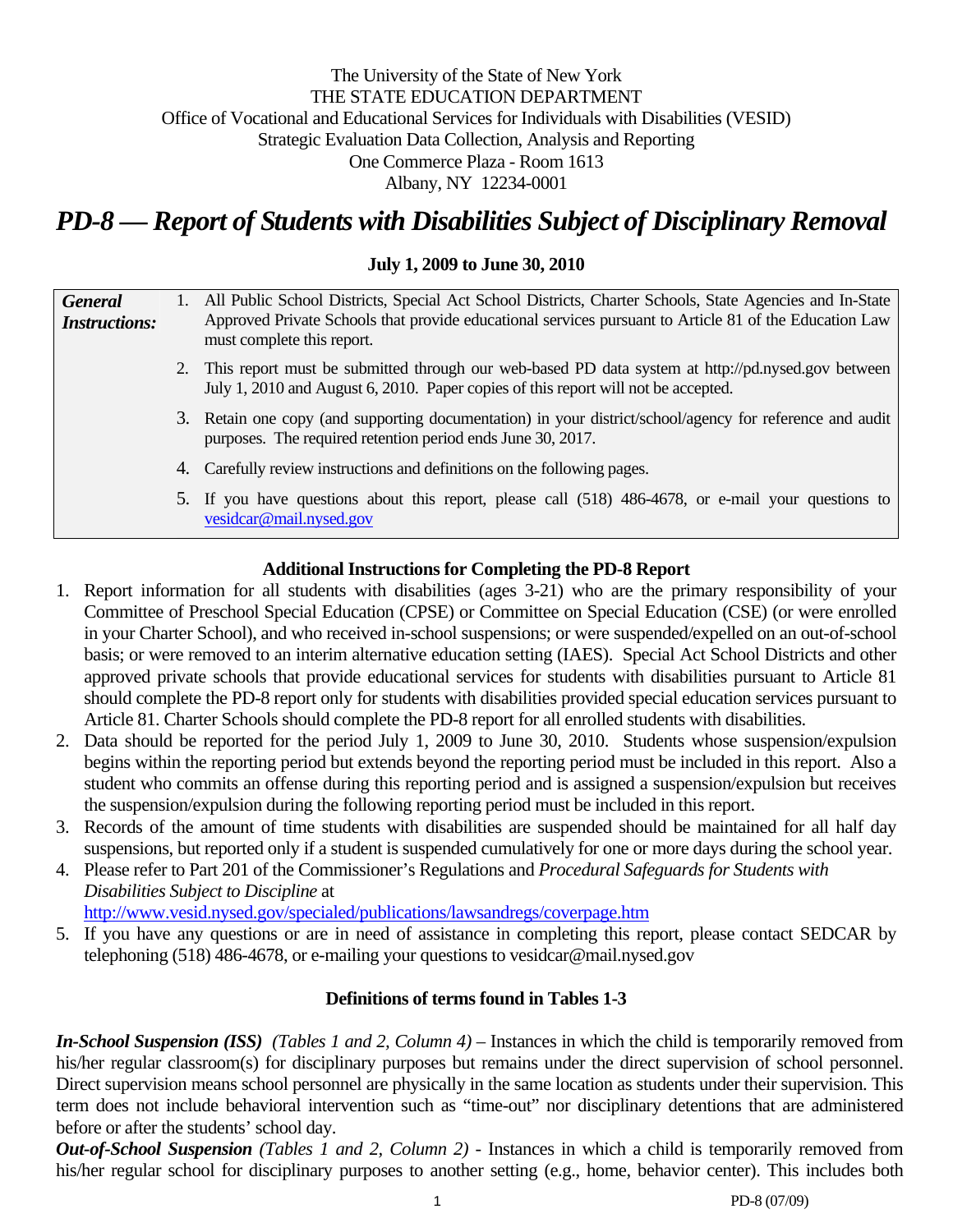removals in which no IEP services are provided because the removal is 10 days or less and removals in which the child continues to receive services according to his/her IEP.

*Expulsion (Tables 1, 2 and 3)* – An action taken by the local educational agency (LEA) removing a student from his/her regular school for disciplinary purposes for the remainder of the school year or longer in accordance with LEA policy. Include removals resulting from violations of the Gun Free Schools Act that are modified to less than 365 days.

*Unilateral Removal to an Interim Alternative Educational Setting (Tables 1 and 2, Section 1)* – Instances in which school personnel (not the CPSE or CSE) order the removal of students with disabilities from their current educational placement to an appropriate IAES determined by the CSE or CPSE for the same amount of time that students without disabilities would be subject to discipline, but for not more than 45 school days, if the students carry a weapon to school or to a school function, knowingly possess or use illegal drugs while at school or a school function, or sells or solicits the sale of a controlled substance while at school or a school function or inflicts serious bodily injury upon another person while at school, on school premises, or at a school function. (See definitions in Part 201 of the Commissioner's Regulations.)

*Removal by an Impartial Hearing Officer (Tables 1 and 2, Section 3)* – Those instances in which an impartial hearing officer orders the removal of students with disabilities from their current educational placement to an appropriate IAES for not more than 45 school days based on the impartial hearing officer's determination that the public agency has demonstrated by substantial evidence that maintaining the current placement is substantially likely to result in injury to the student and/or to others. *Impartial hearing officer* means an impartial hearing officer as defined in subdivision (x) of section 200.1 of the Commissioner's Regulations who is appointed to conduct an impartial hearing or expedited due process hearing pursuant to Education Law section 4404(1). Such term shall not include a hearing officer designated by a superintendent of schools to conduct a superintendent's hearing pursuant to Education Law section 3214.3(c).

*Disciplinary Removal* – Any instance in which a child is removed from his/her educational placement for disciplinary purposes, including in-school suspension, out-of-school suspension, expulsion, removal by school personnel to an IAES for drug or weapon offenses or serious bodily injury, and removal by hearing officer for likely injury to self or others.

*Drug offenses (Tables 1 and 2, Section 1, Column B)* – The use, possession, sale, or solicitation of drugs as identified in 21 U.S.C. §812; these offenses do not include use, possession, sale, or solicitation of alcohol or tobacco.

*Dangerous weapon (Tables 1 and 2, Section 1, Column C)* – A weapon, device, instrument, material, or substance, animate or inanimate, that is used for, or is readily capable of causing death or serious bodily injury, except that such a term does not include a pocket knife with a blade of less than 2 ½ inches in length (18 U.S.C. §930).

*Serious Bodily Injury (Tables 1 and 2, Section 1, Column D)-* A bodily injury that involves a substantial risk of death; extreme physical pain; protracted and obvious disfigurement; or protracted loss of impairment of the function of a bodily member, organ or faculty (18 U.S.C. section 1365(3)(h)).

*Limited English Proficient (LEP) (Table 2 ) - A* child who meets the definition of a limited English proficient IEP child under the Elementary and Secondary Education Act, 20 U.S.C Section 7801(A)(25). LEP status should reflect the child's status at the time of the removal.

*Race/ethnicity* (Table 2)- Students with disabilities' race/ethnicity must be reported consistently on all PD forms and other Department data collection instruments such as the Basic Education Data System (BEDS) enrollment report.. Each student must be reported in only one of the race/ethnicity categories described below. We recommend the parents be provided an opportunity to designate their children as belonging to one race/ethnicity category. If they are unable to choose among the categories, school district personnel must use their best judgment and report the student in the category based on the group to which the student appears to belong, identifies with, or is regarded in the community as belonging. Please note, reporting students in the "multi-racial (not of Hispanic origin)" category is optional.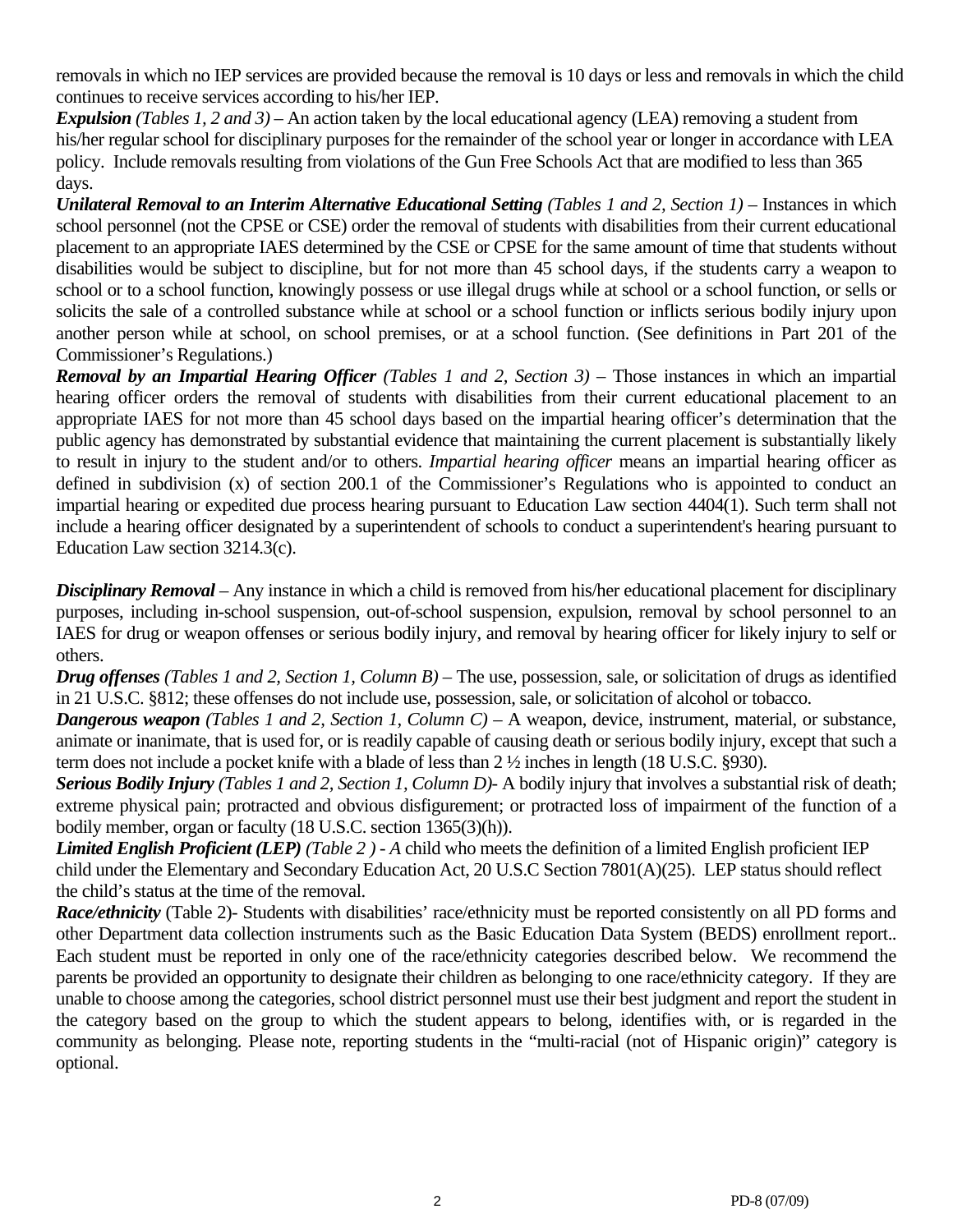| <b>American Indian</b>    | A person having origins in any of the original peoples of North or South America (including      |  |  |
|---------------------------|--------------------------------------------------------------------------------------------------|--|--|
| or                        | Central America) and who maintains tribal affiliation or community attachment.                   |  |  |
| <b>Alaska Native</b>      |                                                                                                  |  |  |
| <b>Asian or Pacific</b>   | A person having origins in any of the original peoples of the Far East, Southeast Asia, the      |  |  |
| <b>Islander</b>           | Indian subcontinent, or the Pacific Islands. This area includes, for example, Cambodia, China,   |  |  |
|                           | India, Japan, Korea, Malaysia, Pakistan, the Philippine Islands, Thailand, and Vietnam. The      |  |  |
|                           | Pacific Islands include Hawaii, Guam, and Samoa.                                                 |  |  |
|                           |                                                                                                  |  |  |
| <b>Black or African</b>   | A person having origins in any of the Black racial groups of Africa.                             |  |  |
| <b>American</b>           |                                                                                                  |  |  |
| (Not of Hispanic          |                                                                                                  |  |  |
| Origin)                   |                                                                                                  |  |  |
|                           |                                                                                                  |  |  |
| <b>Hispanic or Latino</b> | A person of Cuban, Mexican, Puerto Rican, South or Central American, or other Spanish            |  |  |
|                           | culture or origin, regardless of race.                                                           |  |  |
|                           |                                                                                                  |  |  |
| <b>White</b>              | A person having origins in any of the original peoples of Europe, the Middle East, or North      |  |  |
| (Not of Hispanic          | Africa.                                                                                          |  |  |
|                           |                                                                                                  |  |  |
| Origin)                   |                                                                                                  |  |  |
| <b>Multi-Racial (not</b>  | This is not a required reporting category, however, if school districts report students in this  |  |  |
| of Hispanic               | category in the fall 2009 BEDS enrollment report and in student data submitted through the       |  |  |
| Origin)                   | Student Information Repository System (SIRS) report, they must also report students in the       |  |  |
|                           | same category in this report. The definition of this category is, a person having origins in two |  |  |
|                           | or more of the categories of people classified as American Indian or Alaska Native, Black or     |  |  |
|                           | African American (not of Hispanic Origin), Asian or Pacific Islander, or White (not of           |  |  |
|                           | Hispanic Origin). Note: Any person of Hispanic or Latino origin, in whole or in part, should     |  |  |
|                           | be reported as Hispanic or Latino.                                                               |  |  |
|                           |                                                                                                  |  |  |
| <b>Total</b>              | The unduplicated total across the race/ethnicity designations.                                   |  |  |
|                           |                                                                                                  |  |  |

# **Instructions for Tables 1 and Table 2**

- Report data in Table 1 (by disability category) and in Table 2 (by race/ethnicity, gender and LEP status) for all preschool and school-age students with disabilities removed to an IAES or suspended or expelled, in school or out-of-school. All disciplinary removals are to be reported for the period July 1, 2009 to June 30, 2010.
- In Tables 1 and 2, the number reported on each Line of Column 1A should be less than or equal to the sum of numbers reported on each Line of Columns 1B, 1C and ID.

# **Specific Instructions for Table 1- by Disability**

- 1. In Table 1, columns 1 through 5, report the number of students with disabilities in each column by disability category.
- 2. In column 1A, report the number of students with disabilities, ages 3-21, who were unilaterally removed for drug or weapons offenses or serious bodily injury by school personnel (NOT the IEP team) from their current educational placement to an IAES (determined by the IEP team). Children with more than one unilateral removal should be counted only once in column 1A.
- 3. Columns 1B, 1C, and 1D are counts of removals. Each student reported in column 1A should be reported at least once in columns 1B, 1C, or 1D.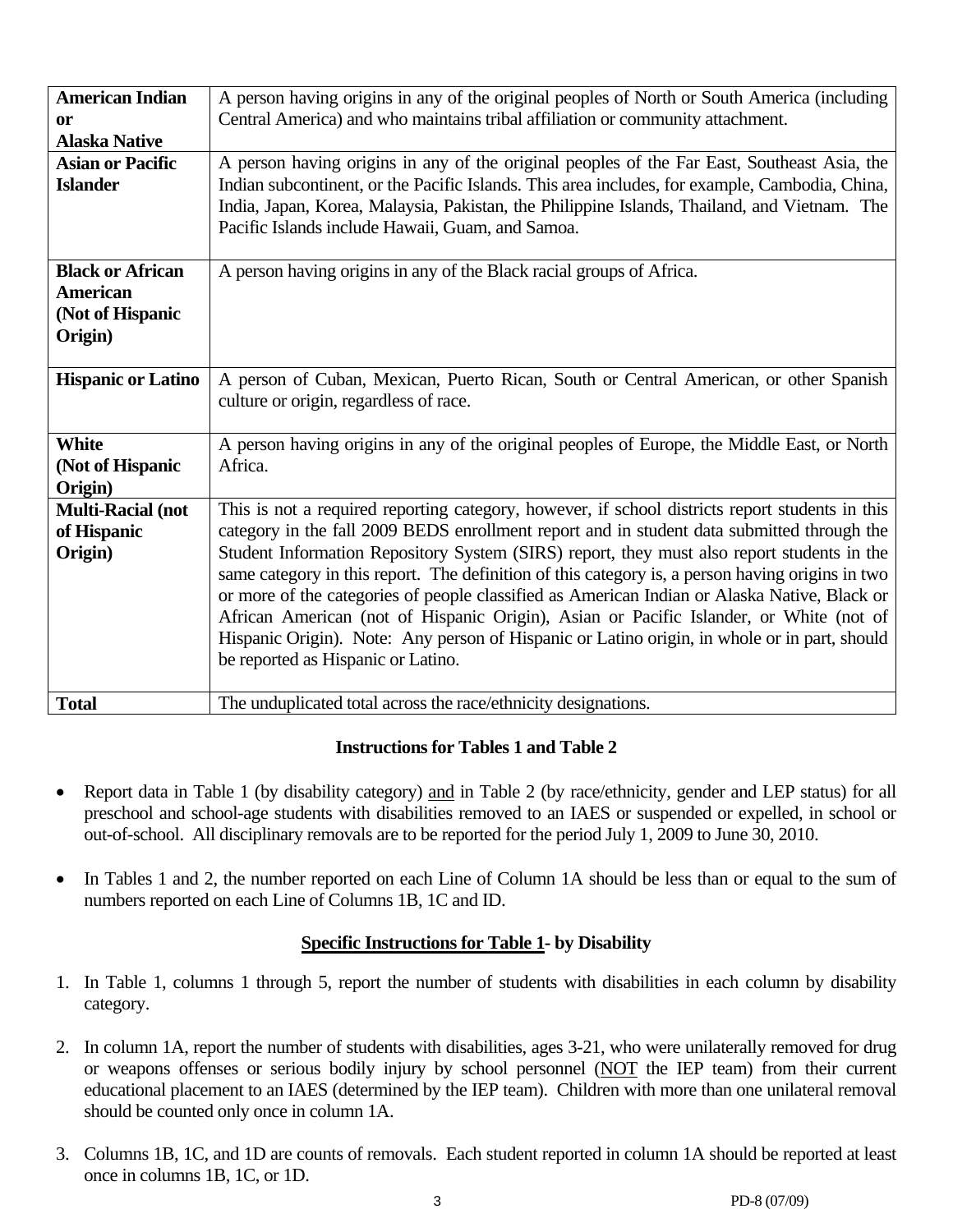- 4. In column 1B, report the total number of times the students reported in column 1A were unilaterally removed for drug offenses.
- 5. In column 1C, report the total number of times the students reported in column 1A were unilaterally removed for weapons offenses.
- 6. In column 1D, report the total number of times the students reported in column 1A were unilaterally removed for inflicting serious bodily injury on another person while at school, on school premises, or at a school function under the jurisdiction of the LEA.
- 7. If a student reported in column 1A was unilaterally removed to an IAES more than once then this student should be counted more than once in columns 1B, 1C, or 1D. If, in the course of a single incident, a student committed more than one type of offense, then report the student in each of the appropriate columns. For example, if the student committed both a drug offense and a weapon offense during the same incident, report the drug offense in column 1B and report the weapon offense in column 1C. Every student reported in columns 1B, 1C, and/or 1D should be counted once, and only once, in column 1A.
- 8. Students who were removed from school by school personnel for drugs, weapons, or serious bodily injury for 10 days or less *and* were NOT sent to an IAES, should be reported as having been suspended. Do not include these children in column 1A.
- 9. Students who were removed from school by school personnel for drugs, weapons, or serious bodily injury and who were sent to an IAES for 45 days or less should be reported in column 1A. This includes students who were sent to an IAES for 10 days or less.
- 10. In column 2, report the number of students ages 3-21, who were removed to an IAES based on an impartial hearing officer determination of likely injury to themselves or others. Students removed by an impartial hearing officer more than once should be counted only once in column 2.
- 11. Column 3 is a report of students ages 3-21 with out-of-school suspensions or expulsions.
- 12. In column 3A, report the number of students ages 3-21 with out-of-school suspensions or expulsions summing to 10 days or less during the school year for any offense or combination of offenses. No student should be reported more than once in column 3A.
- 13. In column 3B, report the number of students ages 3-21 with out-of-school suspensions or expulsions summing to more than 10 days during the school year for any offense or combination of offenses. No student should be reported more than once in column 3B.
- 14. NOTE: No student should be reported in both column 3A and column 3B. The sum of 3A and 3B is the total number of children with out-of-school suspensions or expulsions during the school year.
- 15. Column 4 is a report of students ages 3-21 with in-school suspensions.
- 16. In column 4A, report the number of students ages 3-21 with in-school suspensions summing to 10 days or less during the school year for any offense or combination of offenses. No student should be reported more than once in column 4A.
- 17. In column 4B, report the number of students ages 3-21 with in-school suspensions summing to more than 10 days during the school year for any offense or combination of offenses. No student should be reported more than once in column 4B.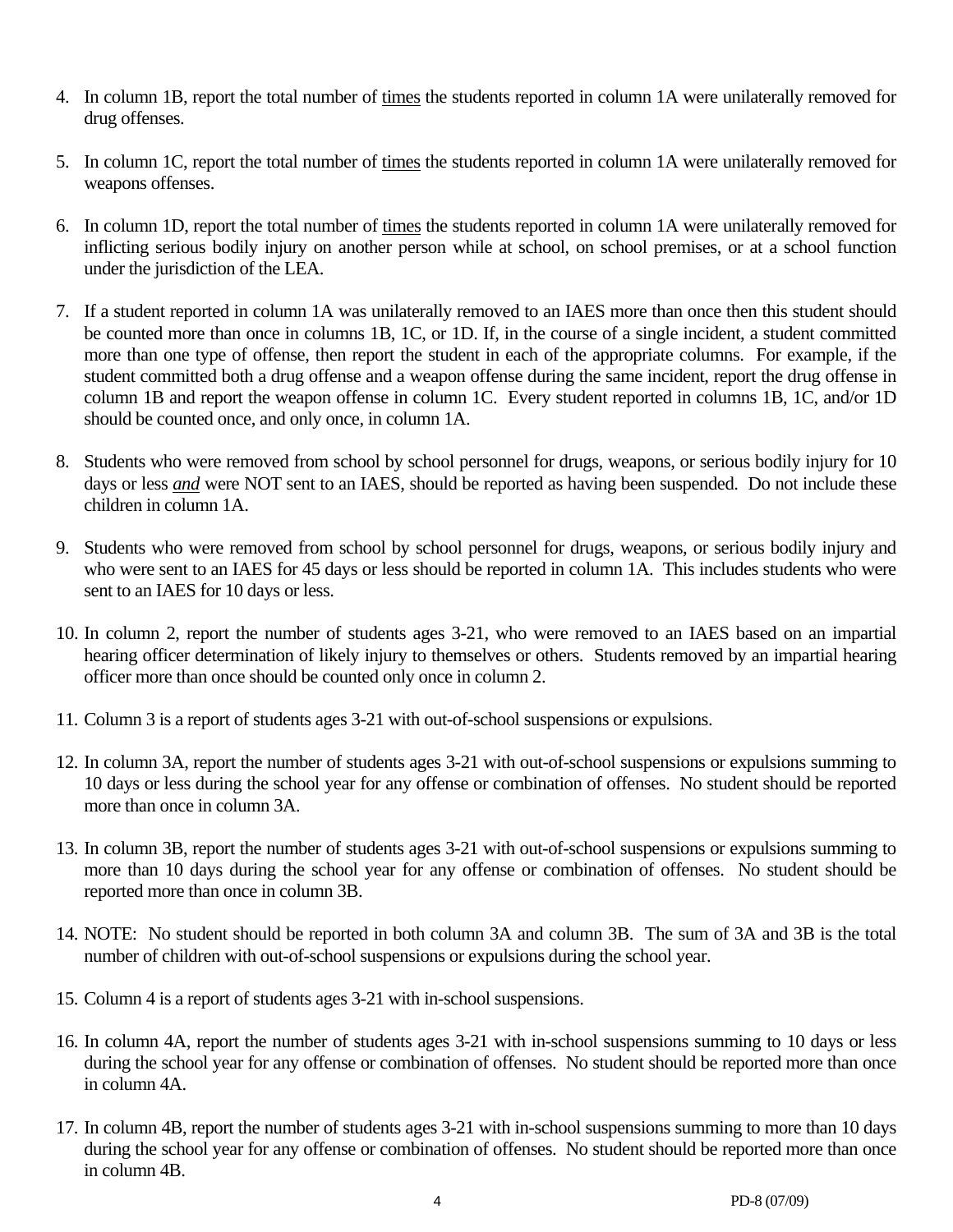- 18. NOTE: No student should be reported in both column 4A and column 4B. The sum of 4A and 4B is the total number of students with in-school suspensions during the school year.
- 19. NOTE: If a student has both in-school and out-of-school suspensions in the same school year, that same student can be reported in both column 3A or 3B and column 4A or 4B.
- 20. A student should be counted in only one of the first three columns (1A, 2, or 3) for the same offense. If a student is unilaterally removed for drugs and reported in column 1A, then do NOT report the student again in column 3 for the same incident. Similarly, if a student is removed by an impartial hearing officer for likely injury and is reported in column 2, then do NOT report the student again in column 3 for the same incident.
- 21. A student who is subject to both an in-school and an out-of-school suspension for the same offense should be reported in both columns 3 and 4.
- 22. A student with more than one offense could be counted in more than one column (1A, 2, or 3). For example, a student who was unilaterally removed to an IAES and, later in the school year, was subject to an out-of-school suspension for more than 10 school days for a separate offense, should be reported in both column 1A and column 3.
- 23. Column 5 is a report of disciplinary removals. In column 5A, report the number of times any student with a disability was subject to any kind of disciplinary removal during the school year. When counting disciplinary removals, include in-school suspensions, out-of-school suspensions, expulsions, removals by school personnel to an IAES for drug or weapon offenses or serious bodily injury, and removals by an impartial hearing officer for likely injury to self or others. Note that column 5A is a report of disciplinary events, NOT students. If a student has more than one disciplinary removal in the school year, then each removal should be reported in column 5A. Report each student with a disciplinary removal only once in either column 5B, 5C, or 5D according to the cumulative number of days of removal during the school year.
- 24. In column 5B, report any student whose cumulative length of removal during the school year totaled 1 day or less.
- 25. In column 5C, report any student whose cumulative length of removal during the school year totaled between 2 and 10 days.
- 26. In column 5D, report any student whose cumulative length of removal during the school year totaled more than 10 days.
- 27. All students reported in columns 5B through 5D should have one or more disciplinary removals reported in column 5A. For example, a student who was suspended three times for three days each during the school year (a total of 9 days) should be reported 3 times in column 5A and once in column 5C.
- 28. NOTE: The sum of 5B, 5C, and 5D is the total number of students with one or more disciplinary removals during the school year. Each student reported in columns 1A, 2, 3, or 4 should be reported only ONCE in column 5B, 5C, or 5D, based on the cumulative number of days the child was removed during the school year.

## **Specific Instructions for Table 2 – by Race/Ethnicity, Gender and LEP Status**

The columns found in Table 1 are repeated in Table 2, and all students reported in Table 1 must also be reported in Table 2 three times: once by race/ethnicity, with the total on Line 7; once by gender, with the total on Line 10 and once by limited English proficiency, with the total on Line 13. Every column total in Table 1 must be equal to the corresponding column totals on Lines 7, 10 and 13 of Table 2.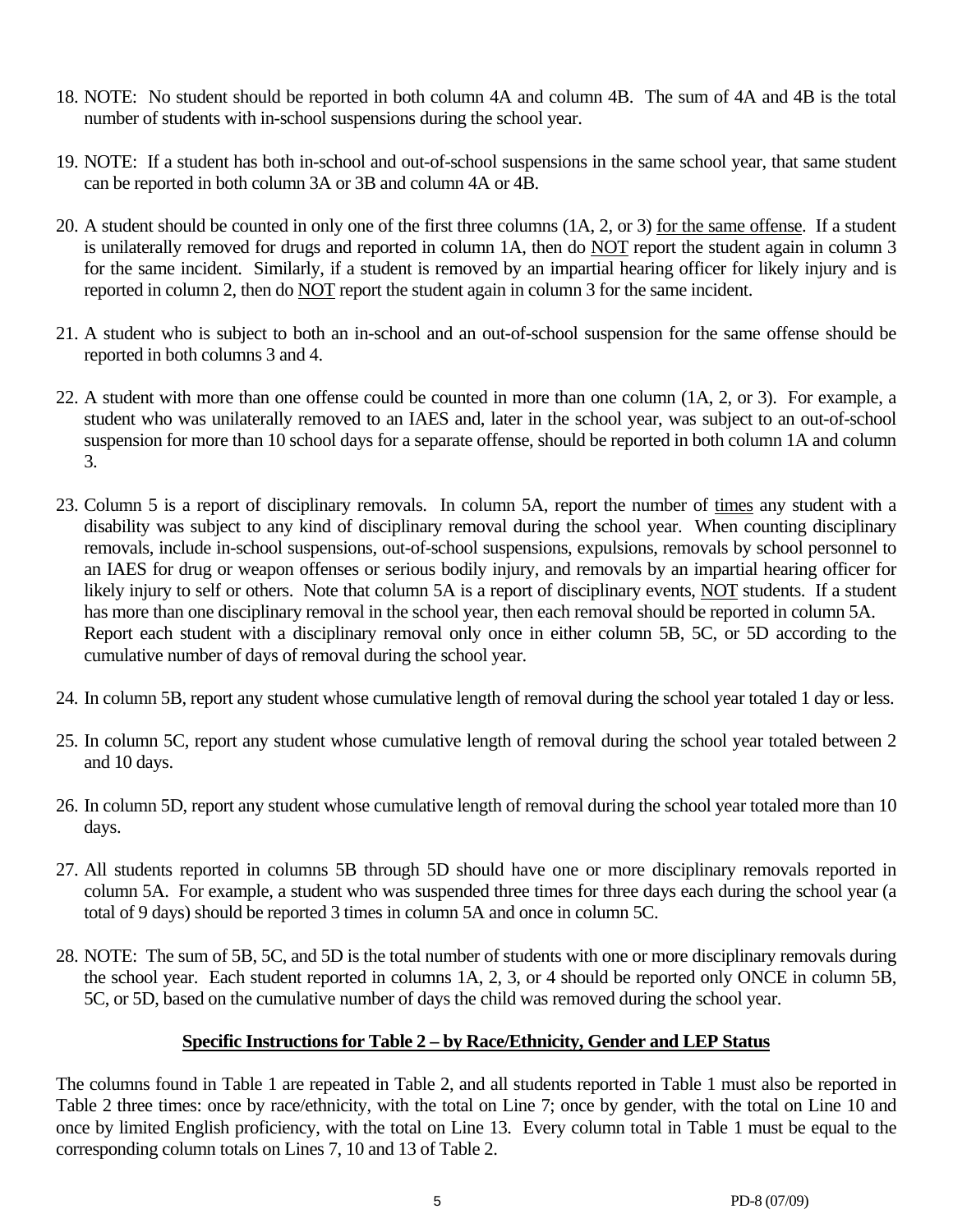# **Specific Instructions for Table 3**

- 1. In column A, report the number of students **with** disabilities ages 3-21 and the number of students **without**  disabilities in grades K through 12 who were subject to expulsion during the school year and who received educational services during the expulsion.
- 2. In column B, report the number of students with disabilities ages 3-21 and the number of students **without**  disabilities in grades K through 12 who did **NOT** receive educational services during the expulsion.
- 3. NOTE: Students with disabilities must receive educational services during any removal of more than 10 school days. The only students with disabilities who should be reported in column B are those who were removed for less than 10 school days after an expulsion (e.g., students with disabilities expelled under the Gun Free Schools Act whose expulsions were modified to less than 10 school days).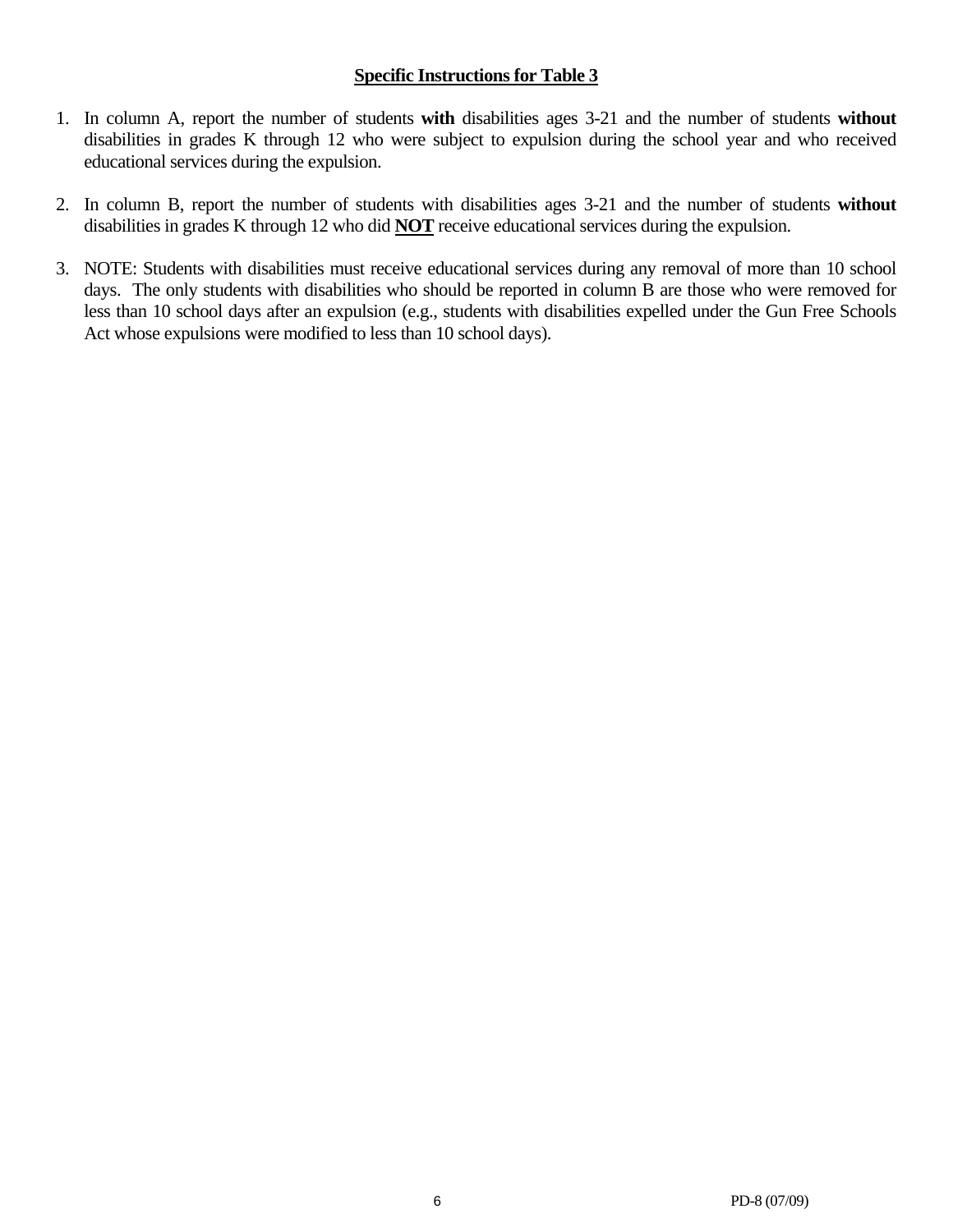### **TABLE 1 – REPORT OF STUDENTS WITH DISABILITIES, AGES 3-21, REMOVED TO AN INTERIM ALTERNATIVE EDUCATION SETTING (IAES), OR SUSPENDED OR EXPELLED, OUT-OF-SCHOOL OR IN-SCHOOL, DURING 2009-2010 SCHOOL YEAR, BY DISABILITY**

### **Please review definitions and instructions beginning on page 3 before completing this Table.**

| <b>Students with Disabilities</b><br><b>Ages 3-21</b> | 1. Unilateral Removals to an IAES by School Personnel                              |                                                                                 |                                                                                   |                                                                                                    | 2. Number of<br><b>Students Removed</b><br>to an IAES Based<br>on an Impartial<br><b>Hearing Officer</b><br>Determination<br>Regarding Likely<br>Injury | 3. Out-of-School Suspensions or Expulsions                                                                          |                                                                                                                       |
|-------------------------------------------------------|------------------------------------------------------------------------------------|---------------------------------------------------------------------------------|-----------------------------------------------------------------------------------|----------------------------------------------------------------------------------------------------|---------------------------------------------------------------------------------------------------------------------------------------------------------|---------------------------------------------------------------------------------------------------------------------|-----------------------------------------------------------------------------------------------------------------------|
| <b>Disability</b>                                     | A. Unduplicated<br>Count of Students<br>Reported in<br>Columns 1B, 1C<br>and $1D1$ | B. Number of<br><b>Times Students</b><br>were Removed for<br>Drugs <sup>2</sup> | C. Number of<br><b>Times Students</b><br>were Removed<br>for Weapons <sup>2</sup> | D. Number of<br><b>Times Students</b><br>were Removed<br>for Serious Bodily<br>Injury <sup>2</sup> | Unduplicated<br>Count of Students                                                                                                                       | A. Number of Students with<br>Disabilities with Out-of-School<br>Suspensions/Expulsions Totaling<br>10 Days or Less | B. Number of Students with<br>Disabilities with Out-of-School<br>Suspensions/Expulsions<br>Totaling More Than 10 Days |
| 1. Autism                                             |                                                                                    |                                                                                 |                                                                                   |                                                                                                    |                                                                                                                                                         |                                                                                                                     |                                                                                                                       |
| 2. Emotional Disturbance                              |                                                                                    |                                                                                 |                                                                                   |                                                                                                    |                                                                                                                                                         |                                                                                                                     |                                                                                                                       |
| 3. Learning Disability                                |                                                                                    |                                                                                 |                                                                                   |                                                                                                    |                                                                                                                                                         |                                                                                                                     |                                                                                                                       |
| 4. Mental Retardation                                 |                                                                                    |                                                                                 |                                                                                   |                                                                                                    |                                                                                                                                                         |                                                                                                                     |                                                                                                                       |
| 5. Deafness                                           |                                                                                    |                                                                                 |                                                                                   |                                                                                                    |                                                                                                                                                         |                                                                                                                     |                                                                                                                       |
| 6. Hearing Impairment                                 |                                                                                    |                                                                                 |                                                                                   |                                                                                                    |                                                                                                                                                         |                                                                                                                     |                                                                                                                       |
| 7. Speech or Language<br>Impairment                   |                                                                                    |                                                                                 |                                                                                   |                                                                                                    |                                                                                                                                                         |                                                                                                                     |                                                                                                                       |
| 8. Visual Impairment Including<br><b>Blindness</b>    |                                                                                    |                                                                                 |                                                                                   |                                                                                                    |                                                                                                                                                         |                                                                                                                     |                                                                                                                       |
| 9. Orthopedic Impairment                              |                                                                                    |                                                                                 |                                                                                   |                                                                                                    |                                                                                                                                                         |                                                                                                                     |                                                                                                                       |
| 10. Other health Impairment                           |                                                                                    |                                                                                 |                                                                                   |                                                                                                    |                                                                                                                                                         |                                                                                                                     |                                                                                                                       |
| 11. Multiple Disabilities                             |                                                                                    |                                                                                 |                                                                                   |                                                                                                    |                                                                                                                                                         |                                                                                                                     |                                                                                                                       |
| 12. Deaf-Blindness                                    |                                                                                    |                                                                                 |                                                                                   |                                                                                                    |                                                                                                                                                         |                                                                                                                     |                                                                                                                       |
| 13. Traumatic Brain Injury                            |                                                                                    |                                                                                 |                                                                                   |                                                                                                    |                                                                                                                                                         |                                                                                                                     |                                                                                                                       |
| 14. Preschool Student with a<br><b>Disability</b>     |                                                                                    |                                                                                 |                                                                                   |                                                                                                    |                                                                                                                                                         |                                                                                                                     |                                                                                                                       |
| 15. Total                                             |                                                                                    |                                                                                 |                                                                                   |                                                                                                    |                                                                                                                                                         |                                                                                                                     |                                                                                                                       |

<sup>1</sup>The number of students reported on each Line of Column 1A should be less than or equal to the sum of corresponding Lines of Columns 1B, 1C, and 1D.<br><sup>2</sup>Each student counted in Columns 1B, IC and/or 1D should be counted o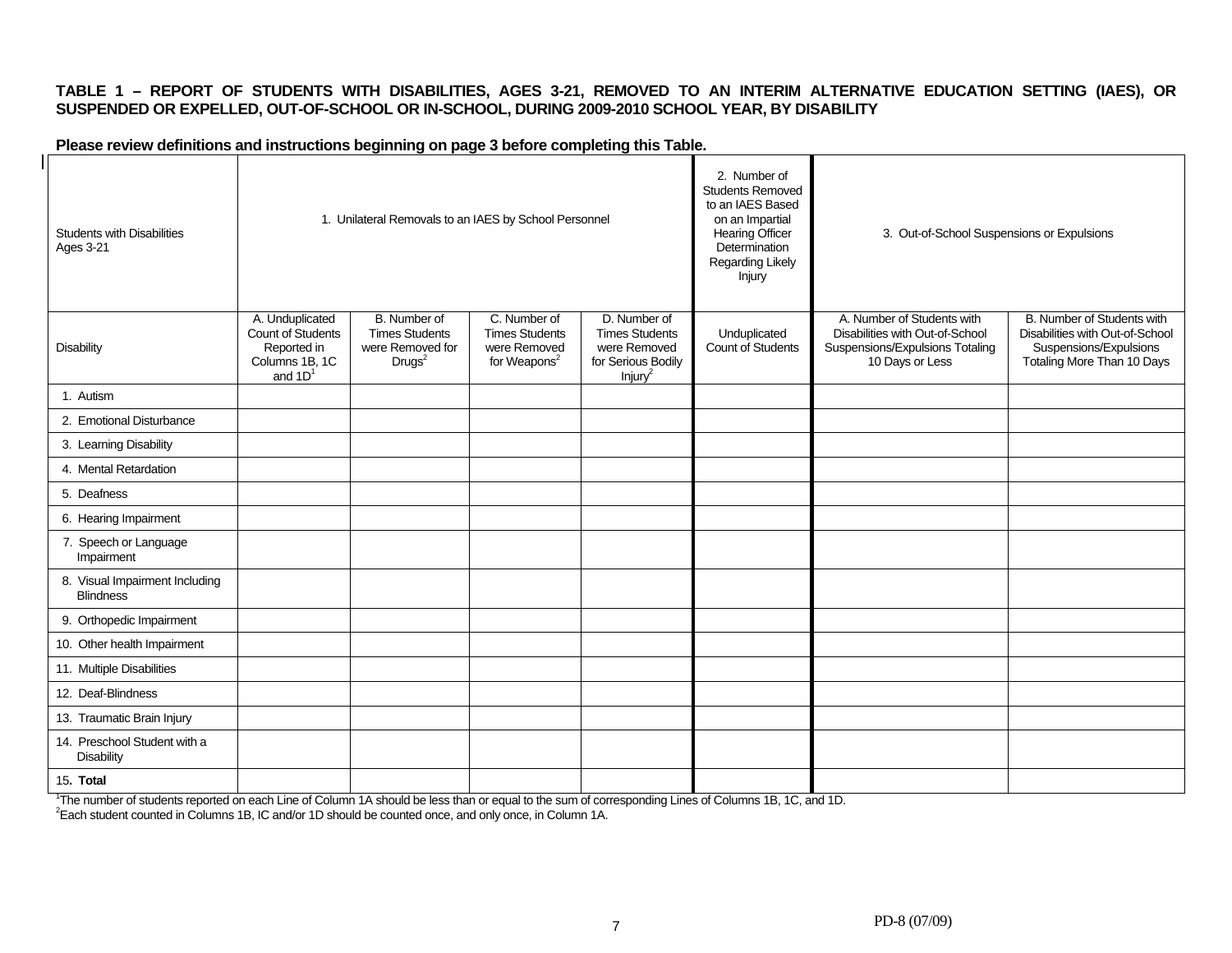| <b>Students with Disabilities</b><br><b>Ages 3-21</b> |                                                                                                                 | 4. In-School Suspensions                                                                                                 | 5. Disciplinary Removals                    |                                                                                                      |                                                                                                          |                                                                                                                                   |
|-------------------------------------------------------|-----------------------------------------------------------------------------------------------------------------|--------------------------------------------------------------------------------------------------------------------------|---------------------------------------------|------------------------------------------------------------------------------------------------------|----------------------------------------------------------------------------------------------------------|-----------------------------------------------------------------------------------------------------------------------------------|
| <b>Disability</b>                                     | A. Number of Students<br>with Disabilities with In-<br><b>School Suspensions</b><br>Totaling 10 Days or<br>Less | <b>B. Number of Students</b><br>with Disabilities with In-<br><b>School Suspensions</b><br>Totaling More Than 10<br>Days | A. Total Number of<br>Disciplinary Removals | B. Number of<br>Students with<br>Disabilities with<br><b>Disciplinary Removals</b><br>Totaling 1 Day | C. Number of<br>Students with<br>Disabilities with<br><b>Disciplinary Removals</b><br>Totaling 2-10 Days | D. Number of<br>Students with<br><b>Disabilities with</b><br><b>Disciplinary Removals</b><br><b>Totaling More Than</b><br>10 Days |
| 1. Autism                                             |                                                                                                                 |                                                                                                                          |                                             |                                                                                                      |                                                                                                          |                                                                                                                                   |
| 2. Emotional Disturbance                              |                                                                                                                 |                                                                                                                          |                                             |                                                                                                      |                                                                                                          |                                                                                                                                   |
| 3. Learning Disability                                |                                                                                                                 |                                                                                                                          |                                             |                                                                                                      |                                                                                                          |                                                                                                                                   |
| 4. Mental Retardation                                 |                                                                                                                 |                                                                                                                          |                                             |                                                                                                      |                                                                                                          |                                                                                                                                   |
| 5. Deafness                                           |                                                                                                                 |                                                                                                                          |                                             |                                                                                                      |                                                                                                          |                                                                                                                                   |
| 6. Hearing Impairment                                 |                                                                                                                 |                                                                                                                          |                                             |                                                                                                      |                                                                                                          |                                                                                                                                   |
| 7. Speech or Language<br>Impairment                   |                                                                                                                 |                                                                                                                          |                                             |                                                                                                      |                                                                                                          |                                                                                                                                   |
| 8. Visual Impairment Including<br><b>Blindness</b>    |                                                                                                                 |                                                                                                                          |                                             |                                                                                                      |                                                                                                          |                                                                                                                                   |
| 9. Orthopedic Impairment                              |                                                                                                                 |                                                                                                                          |                                             |                                                                                                      |                                                                                                          |                                                                                                                                   |
| 10. Other health Impairment                           |                                                                                                                 |                                                                                                                          |                                             |                                                                                                      |                                                                                                          |                                                                                                                                   |
| 11. Multiple Disabilities                             |                                                                                                                 |                                                                                                                          |                                             |                                                                                                      |                                                                                                          |                                                                                                                                   |
| 12. Deaf-Blindness                                    |                                                                                                                 |                                                                                                                          |                                             |                                                                                                      |                                                                                                          |                                                                                                                                   |
| 13. Traumatic Brain Injury                            |                                                                                                                 |                                                                                                                          |                                             |                                                                                                      |                                                                                                          |                                                                                                                                   |
| 14. Preschool Student with a<br>Disability            |                                                                                                                 |                                                                                                                          |                                             |                                                                                                      |                                                                                                          |                                                                                                                                   |
| 15. Total                                             |                                                                                                                 |                                                                                                                          |                                             |                                                                                                      |                                                                                                          |                                                                                                                                   |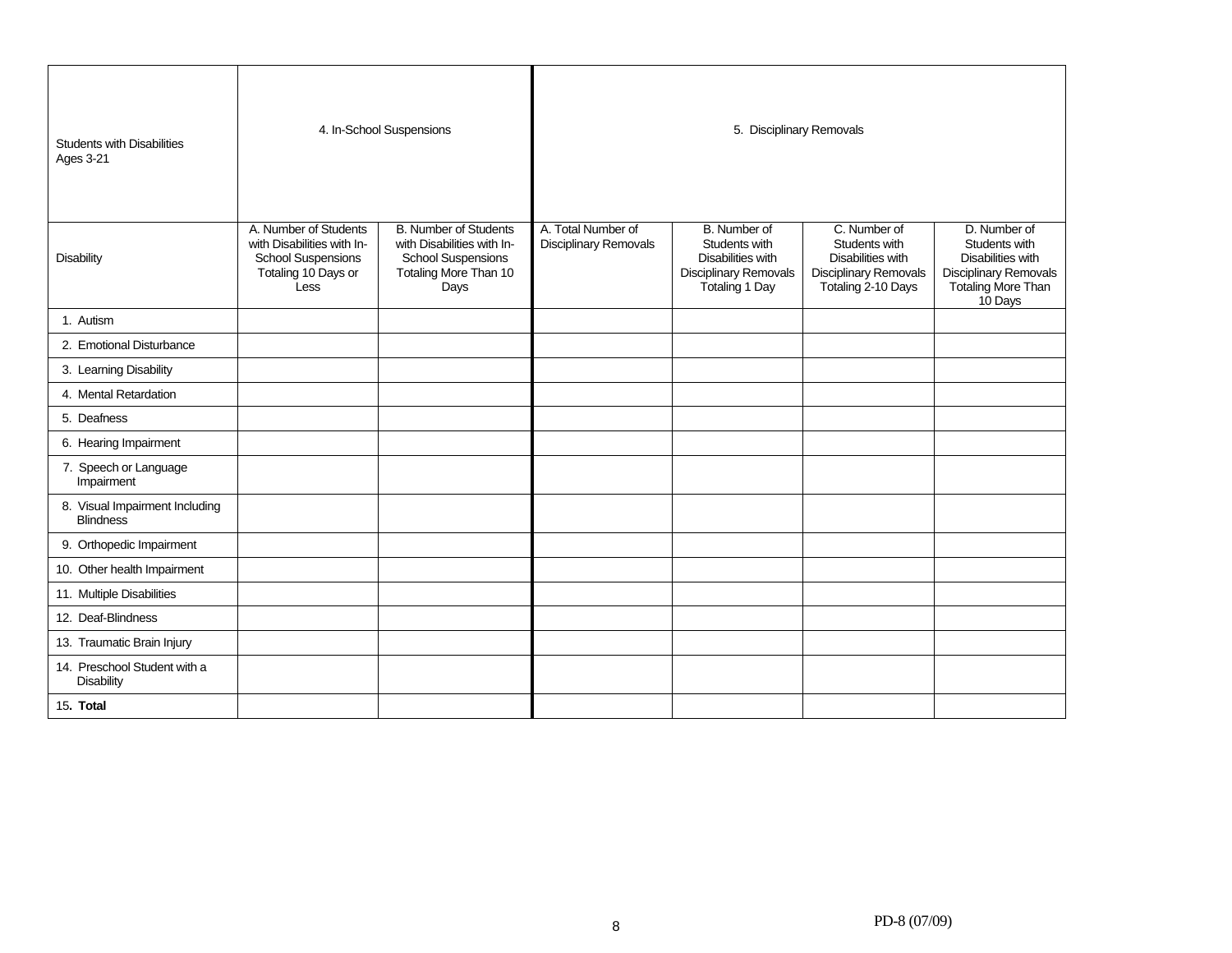### **TABLE 2 – REPORT OF STUDENTS WITH DISABILITIES, AGES 3-21, REMOVED TO AN INTERIM ALTERNATIVE EDUCATION SETTING (IAES), OR SUSPENDED OR EXPELLED, OUT-OF-SCHOOL OR IN-SCHOOL, DURING 2009-2010 SCHOOL YEAR, BY RACE/ETHNICITY, BY GENDER and BY LEP STATUS**

**Please review definitions and instructions beginning on page 3 before completing this Table.** 

| <b>Students with Disabilities</b><br>Ages 3-21                                   | 1. Unilateral Removals to an IAES by School Personnel                           |                                                                           |                                                                      | 2. Number of<br><b>Students Removed</b><br>to IAES Based on<br>an Impartial<br>Hearing Officer<br>Determination<br>Regarding Likely<br>Injury | 3. Out-of-School Suspensions or Expulsions |                                                                                                                     |                                                                                                                       |
|----------------------------------------------------------------------------------|---------------------------------------------------------------------------------|---------------------------------------------------------------------------|----------------------------------------------------------------------|-----------------------------------------------------------------------------------------------------------------------------------------------|--------------------------------------------|---------------------------------------------------------------------------------------------------------------------|-----------------------------------------------------------------------------------------------------------------------|
| Race/Ethnicity, Gender and<br>Limited English Proficiency (LEP)<br><b>Status</b> | A. Unduplicated<br>Count of Students<br>Reported in<br>Columns 1B, 1C<br>and 1D | B. Number of<br><b>Times Students</b><br>were Removed for<br><b>Drugs</b> | C. Number of<br><b>Times Students</b><br>were Removed<br>for Weapons | D. Number of<br><b>Times Students</b><br>were Removed<br>for Serious Bodily<br>Injury                                                         | Unduplicated<br>Count of Students          | A. Number of Students with<br>Disabilities with Out-of-School<br>Suspensions/Expulsions Totaling<br>10 Days or Less | B. Number of Students with<br>Disabilities with Out-of-School<br>Suspensions/Expulsions<br>Totaling More Than 10 Days |
| 1. American Indian/Alaska<br>Native                                              |                                                                                 |                                                                           |                                                                      |                                                                                                                                               |                                            |                                                                                                                     |                                                                                                                       |
| 2. Asian or Pacific Islander                                                     |                                                                                 |                                                                           |                                                                      |                                                                                                                                               |                                            |                                                                                                                     |                                                                                                                       |
| 3. Black or African American<br>(not of Hispanic Origin)                         |                                                                                 |                                                                           |                                                                      |                                                                                                                                               |                                            |                                                                                                                     |                                                                                                                       |
| 4. Hispanic or Latino                                                            |                                                                                 |                                                                           |                                                                      |                                                                                                                                               |                                            |                                                                                                                     |                                                                                                                       |
| 5. White (not of Hispanic Origin)                                                |                                                                                 |                                                                           |                                                                      |                                                                                                                                               |                                            |                                                                                                                     |                                                                                                                       |
| 6. Multi-Racial (not of Hispanic<br>Origin)                                      |                                                                                 |                                                                           |                                                                      |                                                                                                                                               |                                            |                                                                                                                     |                                                                                                                       |
| 7. Total by Race/Ethnicity <sup>1</sup>                                          |                                                                                 |                                                                           |                                                                      |                                                                                                                                               |                                            |                                                                                                                     |                                                                                                                       |
| 8. Male                                                                          |                                                                                 |                                                                           |                                                                      |                                                                                                                                               |                                            |                                                                                                                     |                                                                                                                       |
| 9. Female                                                                        |                                                                                 |                                                                           |                                                                      |                                                                                                                                               |                                            |                                                                                                                     |                                                                                                                       |
| 10. Total by Gender <sup>2</sup>                                                 |                                                                                 |                                                                           |                                                                      |                                                                                                                                               |                                            |                                                                                                                     |                                                                                                                       |
| 11. Limited English Proficient                                                   |                                                                                 |                                                                           |                                                                      |                                                                                                                                               |                                            |                                                                                                                     |                                                                                                                       |
| 12. Not Limited English Proficient                                               |                                                                                 |                                                                           |                                                                      |                                                                                                                                               |                                            |                                                                                                                     |                                                                                                                       |
| 13. Total by LEP Status <sup>3</sup>                                             |                                                                                 |                                                                           |                                                                      |                                                                                                                                               |                                            |                                                                                                                     |                                                                                                                       |

<sup>1</sup>The number of students reported in each Column on Line 7 (total by race/ethnicity) in Table 2 should be equal to the number reported in each corresponding Column on Line 15 in Table 1 (by disability).<br>
<sup>2</sup>The number of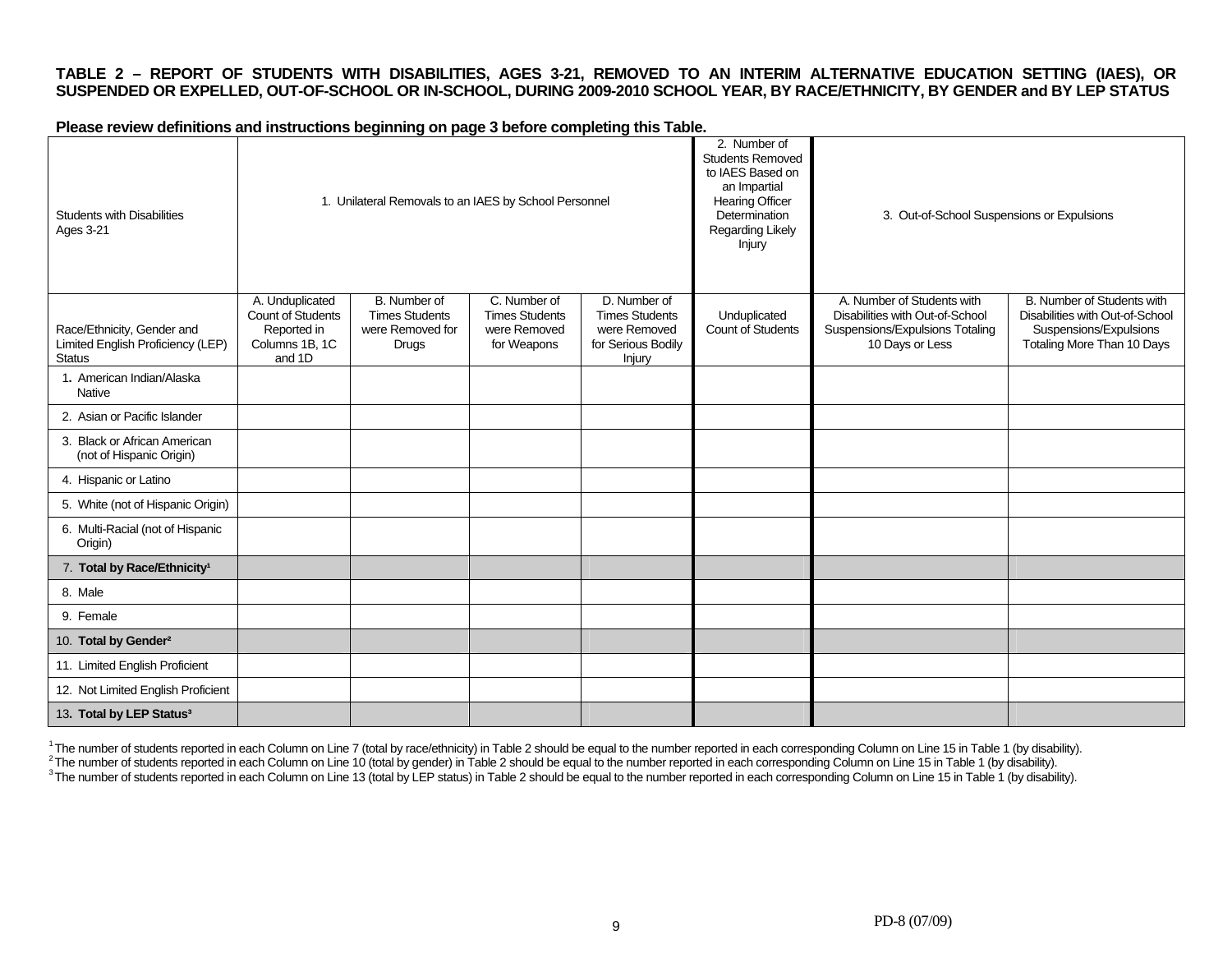| <b>Students with Disabilities</b><br><b>Ages 3-21</b>                            |                                                                                                                 | 4. In-School Suspensions                                                                                                 |                                                              | 5. Disciplinary Removals                                                                                    |                                                                                                          |                                                                                                                            |
|----------------------------------------------------------------------------------|-----------------------------------------------------------------------------------------------------------------|--------------------------------------------------------------------------------------------------------------------------|--------------------------------------------------------------|-------------------------------------------------------------------------------------------------------------|----------------------------------------------------------------------------------------------------------|----------------------------------------------------------------------------------------------------------------------------|
| Race/Ethnicity, Gender and<br>Limited English Proficiency (LEP)<br><b>Status</b> | A. Number of Students<br>with Disabilities with In-<br><b>School Suspensions</b><br>Totaling 10 Days or<br>Less | <b>B. Number of Students</b><br>with Disabilities with In-<br><b>School Suspensions</b><br>Totaling More Than 10<br>Days | A. Total Number of<br><b>Disciplinary</b><br><b>Removals</b> | B. Number of<br>Students with<br>Disabilities with<br><b>Disciplinary Removals</b><br><b>Totaling 1 Day</b> | C. Number of<br>Students with<br>Disabilities with<br><b>Disciplinary Removals</b><br>Totaling 2-10 Days | D. Number of<br>Students with<br>Disabilities with<br><b>Disciplinary Removals</b><br><b>Totaling More Than</b><br>10 Days |
| 1. American Indian/Alaska<br>Native                                              |                                                                                                                 |                                                                                                                          |                                                              |                                                                                                             |                                                                                                          |                                                                                                                            |
| 2. Asian or Pacific Islander                                                     |                                                                                                                 |                                                                                                                          |                                                              |                                                                                                             |                                                                                                          |                                                                                                                            |
| 3. Black or African American<br>(not of Hispanic Origin)                         |                                                                                                                 |                                                                                                                          |                                                              |                                                                                                             |                                                                                                          |                                                                                                                            |
| 4. Hispanic or Latino                                                            |                                                                                                                 |                                                                                                                          |                                                              |                                                                                                             |                                                                                                          |                                                                                                                            |
| 5. White (not of Hispanic Origin)                                                |                                                                                                                 |                                                                                                                          |                                                              |                                                                                                             |                                                                                                          |                                                                                                                            |
| 6. Multi-Racial (not of Hispanic<br>Origin)                                      |                                                                                                                 |                                                                                                                          |                                                              |                                                                                                             |                                                                                                          |                                                                                                                            |
| 7. Total by Race/Ethnicity <sup>1</sup>                                          |                                                                                                                 |                                                                                                                          |                                                              |                                                                                                             |                                                                                                          |                                                                                                                            |
| 8. Male                                                                          |                                                                                                                 |                                                                                                                          |                                                              |                                                                                                             |                                                                                                          |                                                                                                                            |
| 9. Female                                                                        |                                                                                                                 |                                                                                                                          |                                                              |                                                                                                             |                                                                                                          |                                                                                                                            |
| 10. Total by Gender <sup>2</sup>                                                 |                                                                                                                 |                                                                                                                          |                                                              |                                                                                                             |                                                                                                          |                                                                                                                            |
| 11. Limited English Proficient                                                   |                                                                                                                 |                                                                                                                          |                                                              |                                                                                                             |                                                                                                          |                                                                                                                            |
| 12. Not Limited English Proficient                                               |                                                                                                                 |                                                                                                                          |                                                              |                                                                                                             |                                                                                                          |                                                                                                                            |
| 13. Total by LEP Status <sup>3</sup>                                             |                                                                                                                 |                                                                                                                          |                                                              |                                                                                                             |                                                                                                          |                                                                                                                            |

<sup>1</sup>The number of students reported in each Column on Line 7 (total by race/ethnicity) in Table 2 should be equal to the number reported in each corresponding Column on Line 15 in Table 1 (by disability).<br><sup>2</sup>The number of